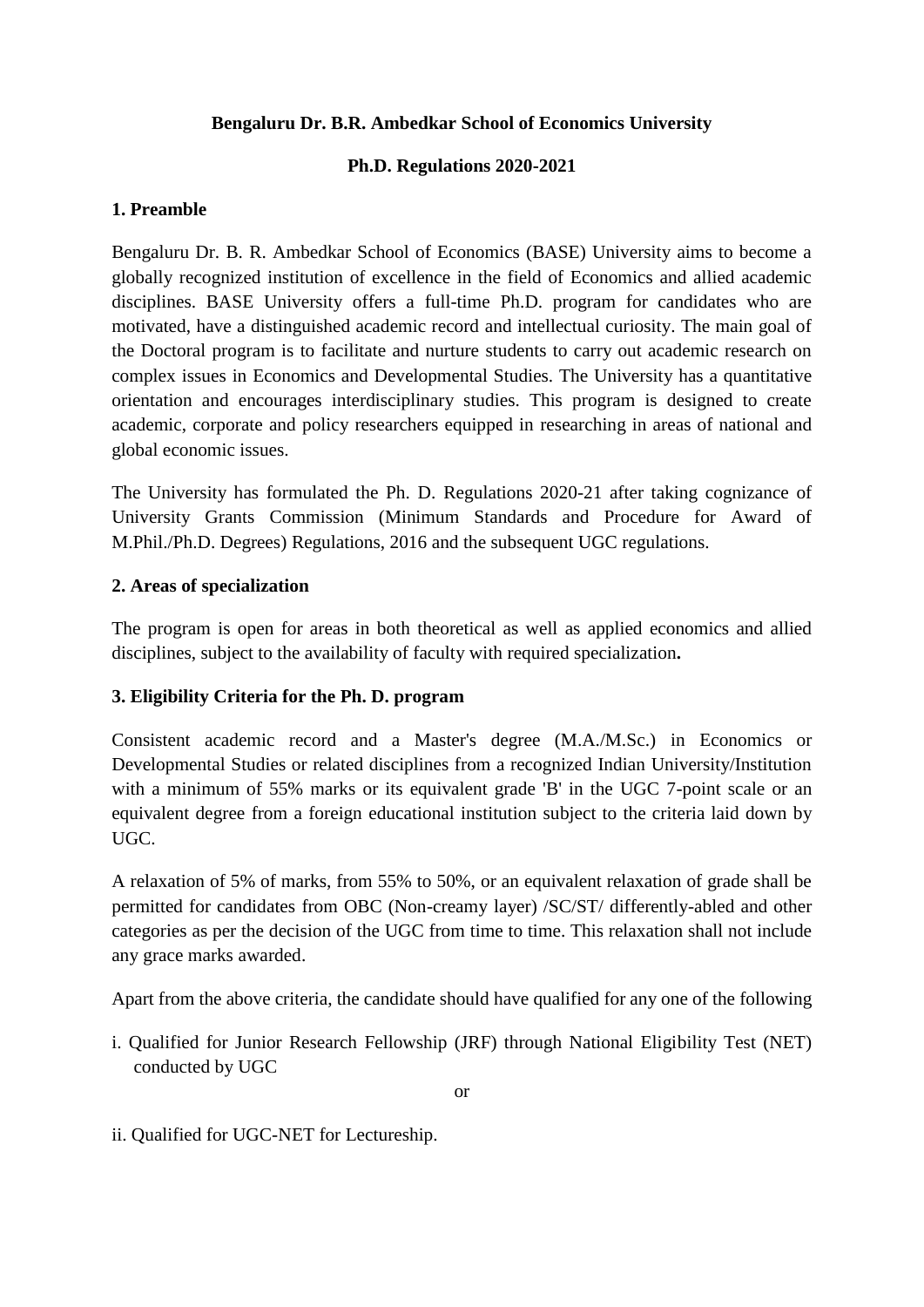# **4. Duration of the program**

- a) The duration of the Doctoral program shall be for a maximum period of four years (including course work).
- b) An extension of one more year may be permitted upon recommendation by the Doctoral Committee and subject to the approval of Vice-Chancellor
- c) Women candidates and persons with disabilities may be allowed an additional one year for completing the Ph.D. degree.
- d) Subject to the approval of the Doctoral Committee, candidates shall be allowed to submit their thesis after the completion of 3 years (from the date of provisional registration).

# **5. Admission procedure**

- a) The admission procedure for the Ph. D. program shall be advertised widely and on the University's website.
- b) The candidates seeking admission needs to fill and submit the application form in the format prescribed in the admission notification, along with the application fee within the date specified in the admission notification.
- c) All eligible applicants shall be called for an interview/presentation on the proposed topic of research.

# **6. Admission committee**

- a) The Ph.D. program coordinator shall constitute an Admission Committee comprising of faculty members from BASE University and/or experts from outside the University
- b) The Admission Committee shall prepare an evaluation criterion based on domain knowledge of the candidate, research capability and prospective contribution to new/additional insights.
- c) The decision of the Admission Committee shall be final.
- d) The selected candidates shall be duly intimated by the University.

# **7. Registration for Ph. D.**

- a) A candidate selected for the Doctoral program shall be provisionally registered for the program by applying to the University in the prescribed registration form and payment of prescribed fee within the period recommended by the Admission Committee.
- b) The Ph.D. program coordinator shall issue a letter of provisional registration to the candidate.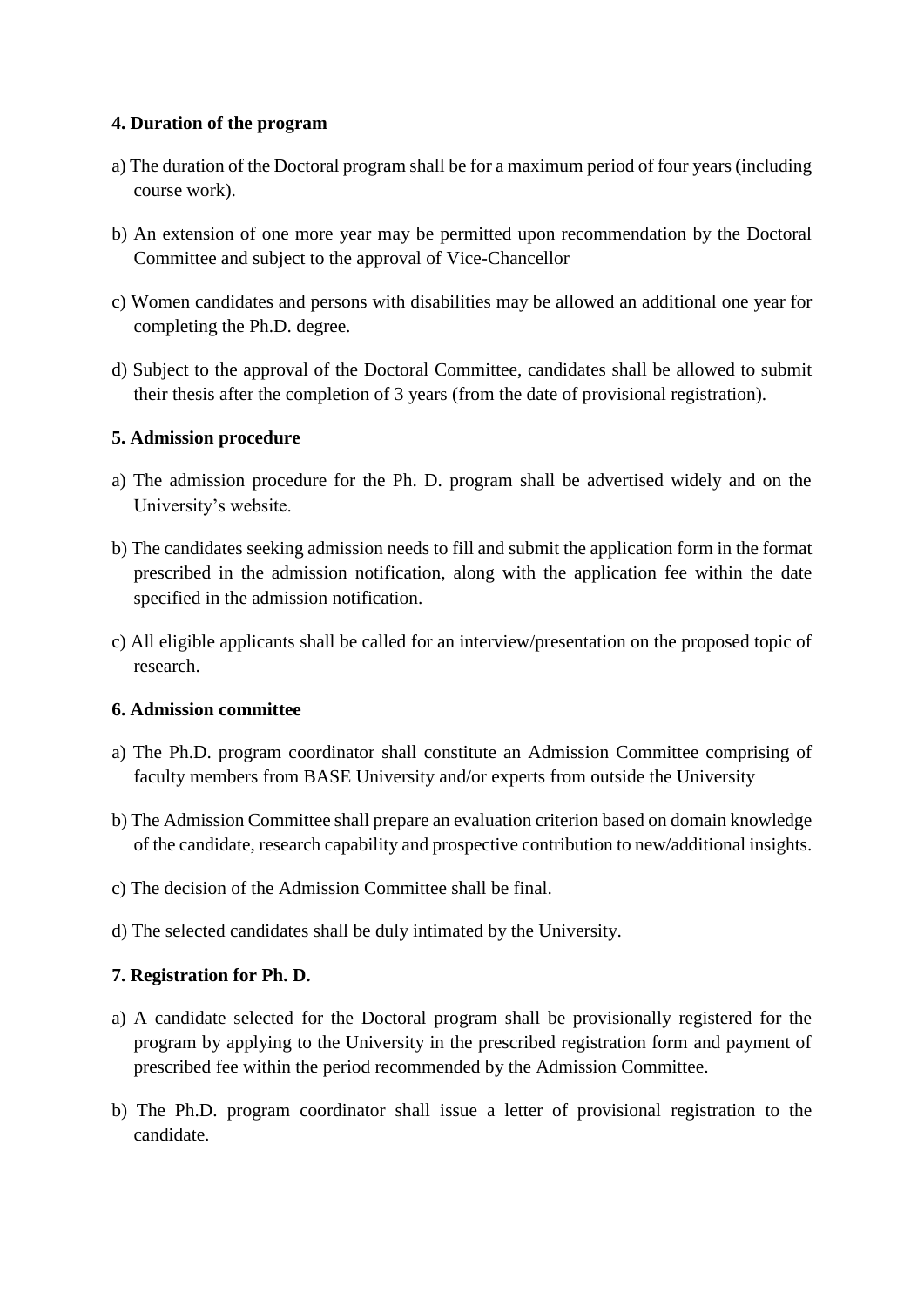c) The confirmation of the registration to the Doctoral program shall be given after the successful completion of the course work. The Research supervisor shall forward a letter to the University through the Ph.D. program coordinator asking for confirmation of registration. This shall be accompanied by the report of the Doctoral Committee on the progress of the candidate during course work and grades/marks obtained.

# **8. Research Supervisor**

- a) A full-time faculty member of the BASE University, meeting all the conditions laid out by UGC would be allotted to each Doctoral candidate as a Research Supervisor within six months from the date of provisional registration.
- b) The allocation of Research Supervisor for the Doctoral candidate shall be decided by the Ph.D. program coordinator as per prevailing UGC norms, number of scholars per Research Supervisor, the available specialization among the Supervisors and research interests of the scholars.
- c) In case of non-availability of the allotted Supervisor for more than six months and up to one year, a Supervisor in-charge shall be allotted from the University with approval from the Doctoral Committee.
- d) If the Research Supervisor is leaving the University permanently or on deputation for more than one year, the candidate may be permitted to continue with the same supervisor and a newly appointed co-supervisor from BASE University.

# **9. Doctoral Committee**

- a) The Ph.D. program coordinator shall constitute the Doctoral Committee for the candidate within six months from provisional registration.
- b) Research Supervisor of the candidate shall be the convener of this committee. Doctoral Committee shall consist of the Research Supervisor and two experts from the field.
- c) Among the two experts in the Doctoral Committee, one/both shall be from the BASE University or one may be from outside the University, who is specializing in a related field.
- d) The Doctoral Committee shall have the following responsibilities:
	- i. Review the research proposal and finalize the topic of research.
	- ii. Guide the Doctoral candidate to develop the research design and methodology.
	- iii. Review and assess the progress of the research work.
- e) The Doctoral candidate should appear before the Doctoral Committee once in six months and present the progress of the work for evaluation and guidance. This session shall be open to faculty members and other research scholars from the University.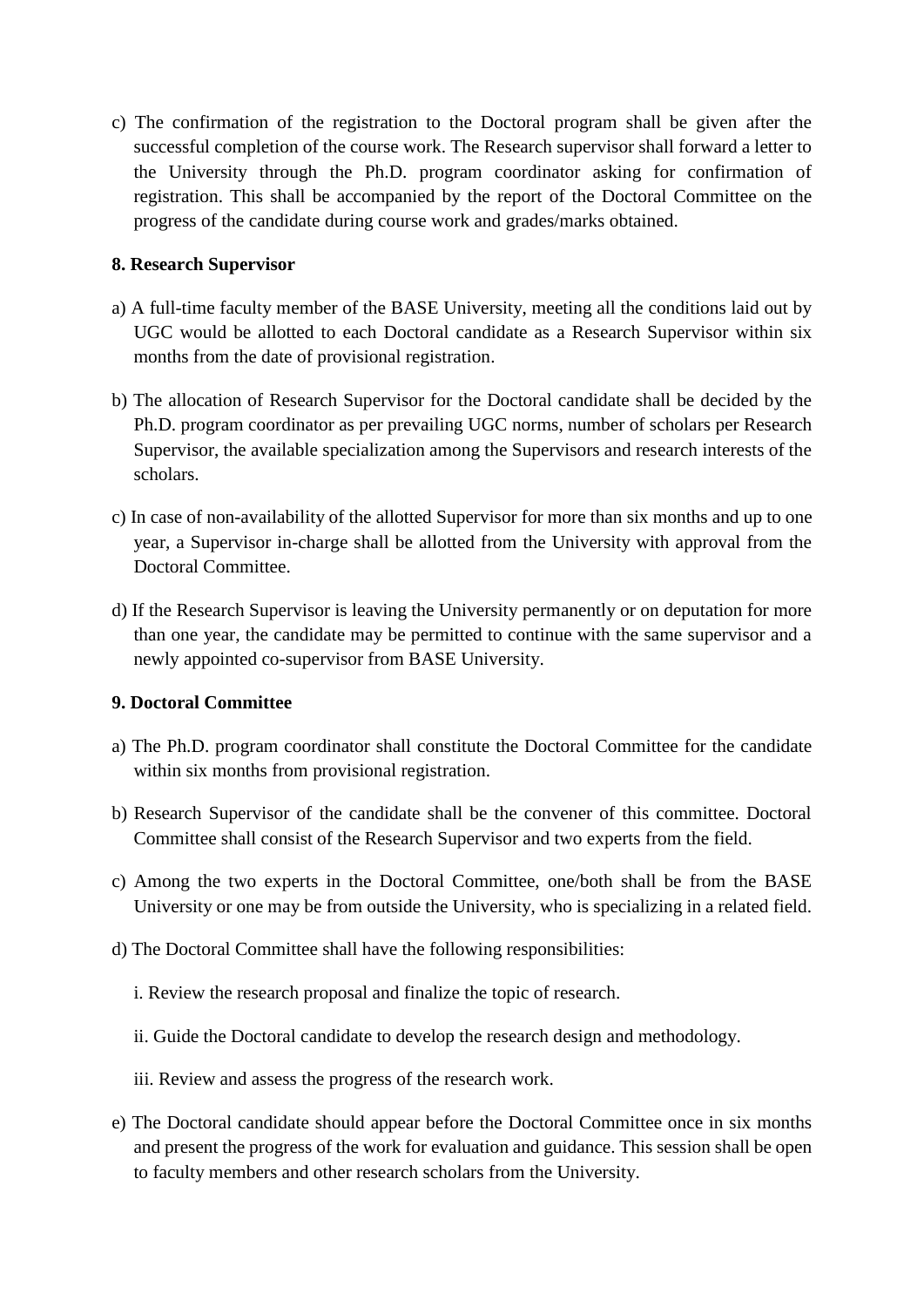- f) The six-monthly progress report shall be submitted to the University by the Research Supervisor duly endorsed by the Doctoral Committee.
- g) In case of non-availability of a Doctoral Committee member for a long period, the Supervisor can request the Ph. D. program coordinator for a replacement of the member.

#### **10. Course work**

- a) The course work is a prerequisite for Ph.D. preparation. The candidate needs to complete the coursework within the first year.
- b) The credits for the program and the assessment pattern would be as per the University norms.
- c) **Credit requirement:** The candidate needs to earn a minimum of 16 credits to successfully complete the course work. The credits can be earned from the courses provided by the University in conformity to the research requirement
- d) All candidates shall take up the four core courses offered as a part of the Ph.D. program, which are 1. Research methodology, 2. Recent Advancements in Economic Theory, 3. Applied Quantitative Techniques and 4. A paper specific to the research area of the candidate. As mandated by UGC, a 2 credit course titled 'Research and Publication Ethics' is compulsory for all.
- e) All core courses offered shall carry 4 credits.
- f) The syllabus for the course specific to the research area shall be approved by the Doctoral Committee.
- g) Candidates coming with less skills in quantitative methods shall take up courses offered in the University related to quantitative methods and computer programming.
- h) During the course work, the candidate is expected to meet the attendance requirements as mandated by the University.
- i) The candidate shall take the examination in the format followed by the University which involves mid-term exams, internal assessments and a final exam. The evaluation of the papers shall be conducted by the faculty who is offering the course.
- j) The candidate has to obtain a minimum of 55% marks or its equivalent CGPA system followed by the University to be eligible to continue in the program.
- k) If the candidate fails to secure the marks/grades above, he/she may be permitted to appear for the supplementary exam within three months. Registration shall stand cancelled if the student fails to clear the supplementary examination.
- l) The performance and grades during course work and research methodology shall be assessed by the Doctoral Committee.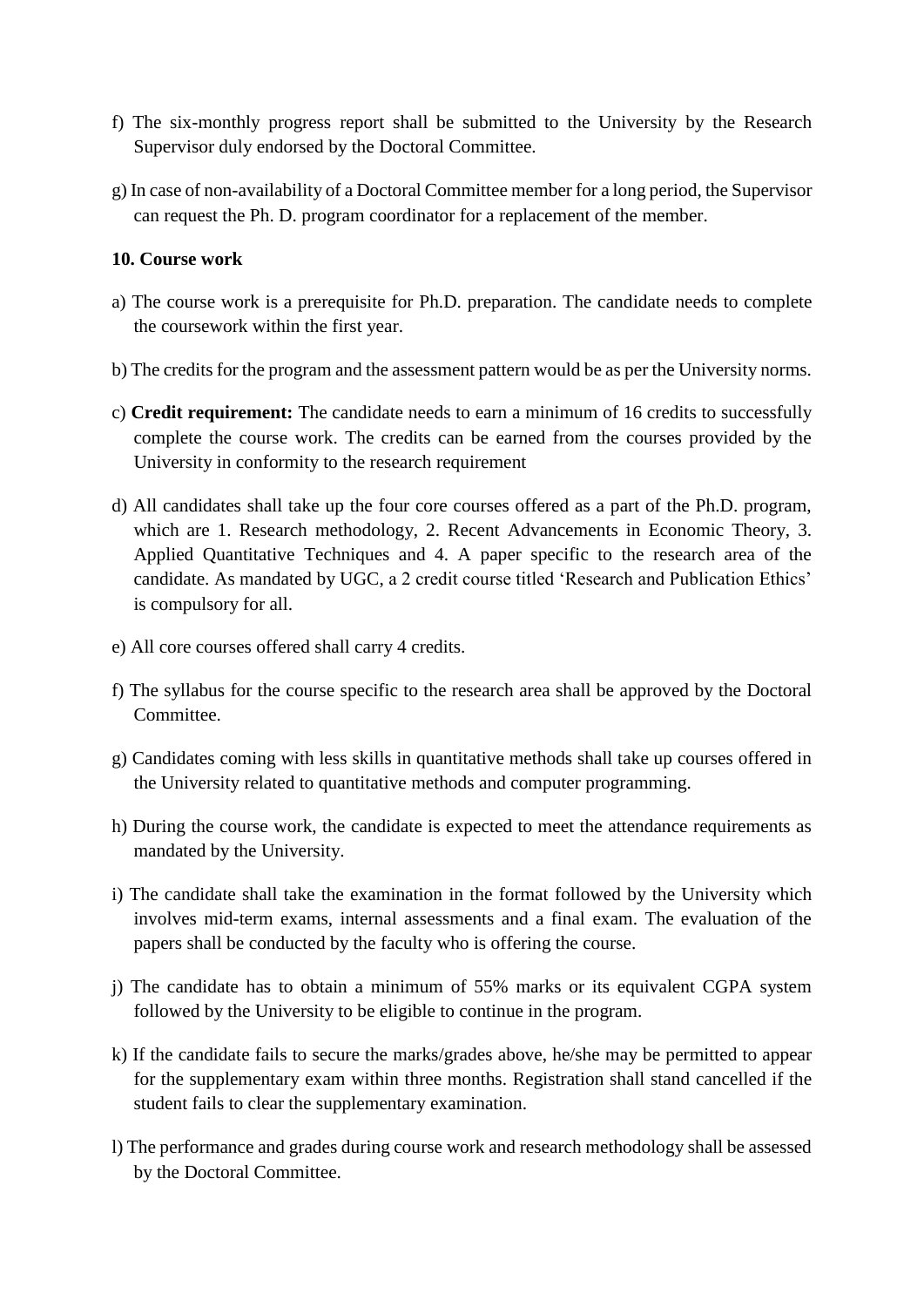- m) The candidate shall present a research proposal within six months of the final registration to the Doctoral Committee, faculty and research scholars in the University
- n) Upon satisfactory completion of course work and obtaining the marks/grade, the Doctoral candidate shall undertake research work and produce a draft thesis within the time limit prescribed by the university (Refer Section 4).

# **11. Synopsis**

- a) The candidate shall make a pre-submission presentation of the thesis at the University which shall be attended by the Doctoral Committee members and open to all faculty members and other research scholars. The feedback and comments obtained may be suitably incorporated into the Synopsis in consultation with the Research Supervisor and Doctoral Committee
- b) The synopsis of the thesis is an abridged form of the thesis which explains the objectives, the methodology adopted, work done, results and main findings. The University shall prescribe a format for the Synopsis from time to time.
- c) Three hardbound copies and a soft copy of the Synopsis duly endorsed by Research Supervisor and Doctoral Committee shall be submitted to the University along with the prescribed fees to the University, no later than six months from the pre-submission presentation.
- d) A panel of 6 prospective examiners for the evaluation of final thesis (Indian and/or Foreigner) shall be prepared by the Research Supervisor in consultation with the Doctoral Committee and the same shall be forwarded to the Ph.D. Program coordinator along with the Synopsis copy.
- e) Any person related to the candidate or Supervisor should not appear in the panel of the examiners.
- f) After the submission of the Synopsis and on the nomination of the examiners by the Vice-Chancellor, the Ph.D. program coordinator shall send the Synopsis and obtain the consent from the examiners.

#### **12. Publication/Presentation requirement**

- a) The Doctoral candidates must publish (or accepted) at least two research papers in peerreviewed journals rated as A\*, A, or B in ABDC rankings and preferably indexed in SCOPUS.
- b) The candidate should make two paper presentations in reputed national/international conferences/seminars before the submission of the thesis, for which evidence shall be provided (Certificate).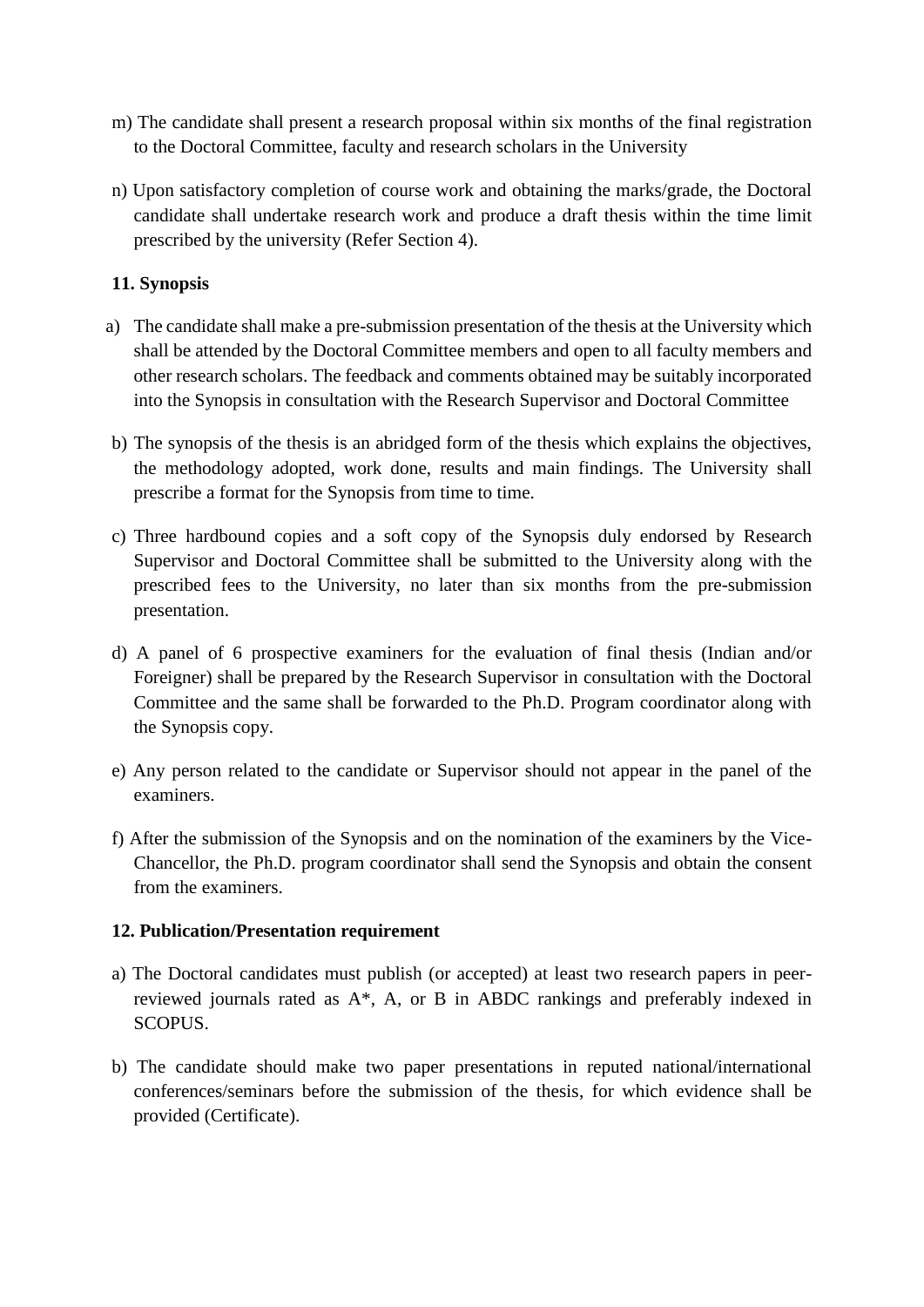# **13. Teaching Assistance/ Research Assistance**

- a) The Doctoral candidate shall work under the Research Supervisor as Teaching Assistant or Research Assistant after the successful completion of the coursework.
- b) The Research Supervisor shall assign academic tasks from time to time to help the candidate to gain adequate experience in teaching and research.

# **14. Submission of Thesis**

- a) The Ph.D. thesis of the Doctoral candidate is expected to meet high academic standards and stand peer review.
- b) The Doctoral thesis (3 hardbound copies and a soft copy) shall be submitted to the University through Ph.D. program coordinator after one month and not later than six months from the date of Synopsis submission
- c) A candidate who is unable to submit the Thesis within six months from the date of the submission of the Synopsis may seek a three-month extension, given a valid reason, and based on the recommendation of the Doctoral Committee and subject to the approval of the Vice-Chancellor.
- d) Once the thesis is approved by the examiners and stand the scrutiny of the viva-voce exam, the candidate shall incorporate all suggestions/recommendations. This version of the thesis shall be submitted in the hardbound form (3 copies) and a soft copy to the University. The Supervisor shall certify that the corrections/suggestions were incorporated.

# **15. Plagiarism**

- a) BASE University considers plagiarism as an act of academic dishonesty and offense. To maintain academic integrity and to promote original work, BASE University discourages students and academicians from any form of plagiarism or copyright violations.
- b) The current policies on plagiarism adhere to UGC (Promotion of Academic Integrity and Prevention of Plagiarism in Higher Educational Institutions) Regulations, 2018 and any changes given by UGC from time to time.
- c) While submitting the thesis, the candidate shall ensure that a plagiarism checking certificate obtained from the plagiarism detection tool recommended by the University, duly endorsed by the Research Supervisor is attached.
- d) The Thesis shall have an undertaking confirming the originality of the work, meeting the standards set by the University on plagiarism and that the work has not been submitted for the award of any other degree/diploma in any University /Institution.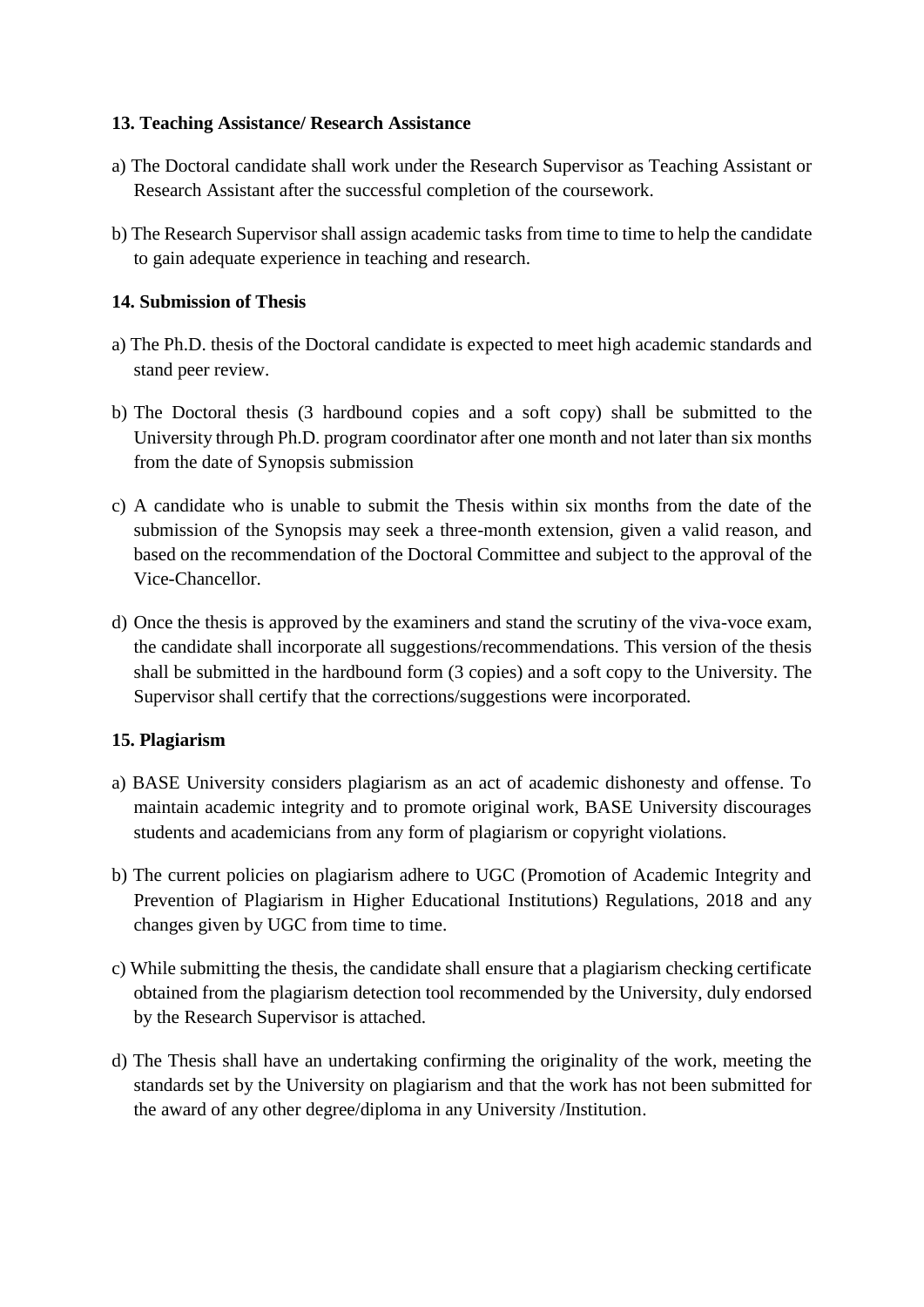### **16. Evaluation of Doctoral thesis**

- a) The Ph.D. thesis submitted by a research scholar shall be evaluated by the Research Supervisor and two external examiners, who are not employed at the BASE University.
- b) If the reports by all three examiners are satisfactory and recommend a viva-voce examination, the Doctoral candidate shall be eligible to proceed with the public viva-voce exam.
- c) If any of the examiners recommend a revision and resubmission, the candidate shall make necessary changes. The revised version of the thesis shall be sent to the reviewers after taking approval from the Doctoral Committee.
- d) If the report of one or more of the external examiner/s is unsatisfactory and does not recommend viva-voce, the University shall send the thesis to another external examiner out of the approved panel of examiners and the viva-voce examination shall be held only if the report of the latest examiner is satisfactory.
- e) If the latest examiner's report is also unsatisfactory, the registration of the candidate shall stand cancelled

### **17. Public Viva-Voce Examination**

- a) The public viva-voce of the Doctoral candidate shall be conducted within three months upon receiving satisfactory reports from all examiners
- b) The Supervisor shall consolidate all the questions raised by the examiners in a sealed cover that shall be opened only at the time of the viva voce exam by the external examiner.
- c) The Ph.D. program coordinator shall organize the viva-voce examination after ensuring the availability of one of the external examiners, who shall be appointed as the convener of the viva-voce examination upon the approval by the Vice-Chancellor.
- d) The Ph.D. program coordinator shall ensure that the notification of the viva-voce examination is circulated at least 10 working days before the examination.
- e) In case the external examiner is not able to be physically present, the Ph.D. program coordinator can make arrangements for the examiner's participation through videoconferencing.
- f) The viva-voce examination shall be open to Doctoral Committee members, faculty, research scholars of the University and open to the public
- g) During the viva-voce examination, the candidate shall make a presentation on the Thesis. Post presentation, the external examiner shall raise the questions including the ones in the sealed cover. The floor shall be opened for other participants also to raise questions.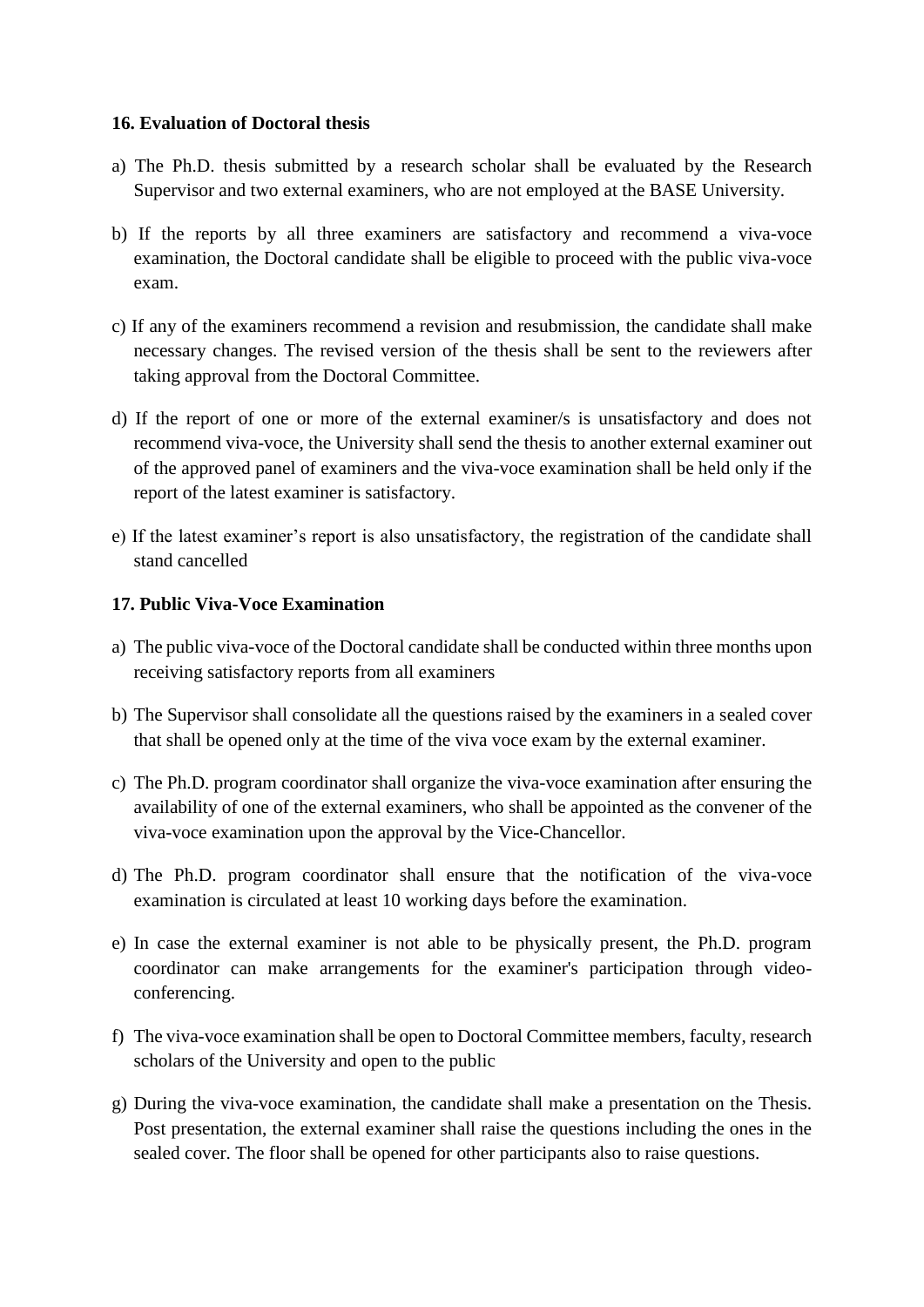- h) A candidate who is successful in the public viva-voce examination shall be declared to have qualified for the Ph.D. Degree. The convener shall declare the result of the viva of the exam.
- i) Post successful completion of the viva-voce examination, the Research Supervisor shall present a report mentioning the viva-voce examination result and attendance list of participants to the Ph.D. program coordinator duly endorsed by the external examiner.
- j) A candidate who is not successful in the public viva-voce examination, may be permitted to undergo the viva-voce examination a second time, within a period of three months.
- k) In the event of the candidate failing again, the Doctoral Committee may recommend revision and resubmission of the thesis and the submission process start afresh from submission of Synopsis.

# **18. Award of Degree**

- a) The University shall award the Degree of Doctor of Philosophy based on the report of the external examiners and evaluation of the candidate during the viva-voce examination.
- b) Candidates who qualify for the Ph.D. Degree, shall be awarded the Ph.D. in Economics

### **19. Fee Structure**

The Doctoral candidate shall pay tuition fee per semester stipulated by the University from time to time.

#### **20. Financial assistance**

- a) Doctoral candidates are encouraged to obtain fellowships from various agencies like UGC, ICSSR, RGNF, MANF, JNMF, or any other research fellowships or the fellowships that the University may offer in the future, backed by funding availability.
- b) University may provide directions on contingency grant and conference support for both national and international events in due course of time subject to funding availability.
- c) Doctoral candidates who are not receiving any research fellowship/grant may apply for paid teaching assistance facility.

#### **21. Infrastructure and accommodation**

- a) Working space with basic research infrastructure will be provided by the University.
- b) Students can avail the hostel facility on campus for accommodation and student mess services at prevailing rates.

# **22. Vacation and Casual Leave:**

The policy regarding vacation and leaves shall be notified by the University from time to time.